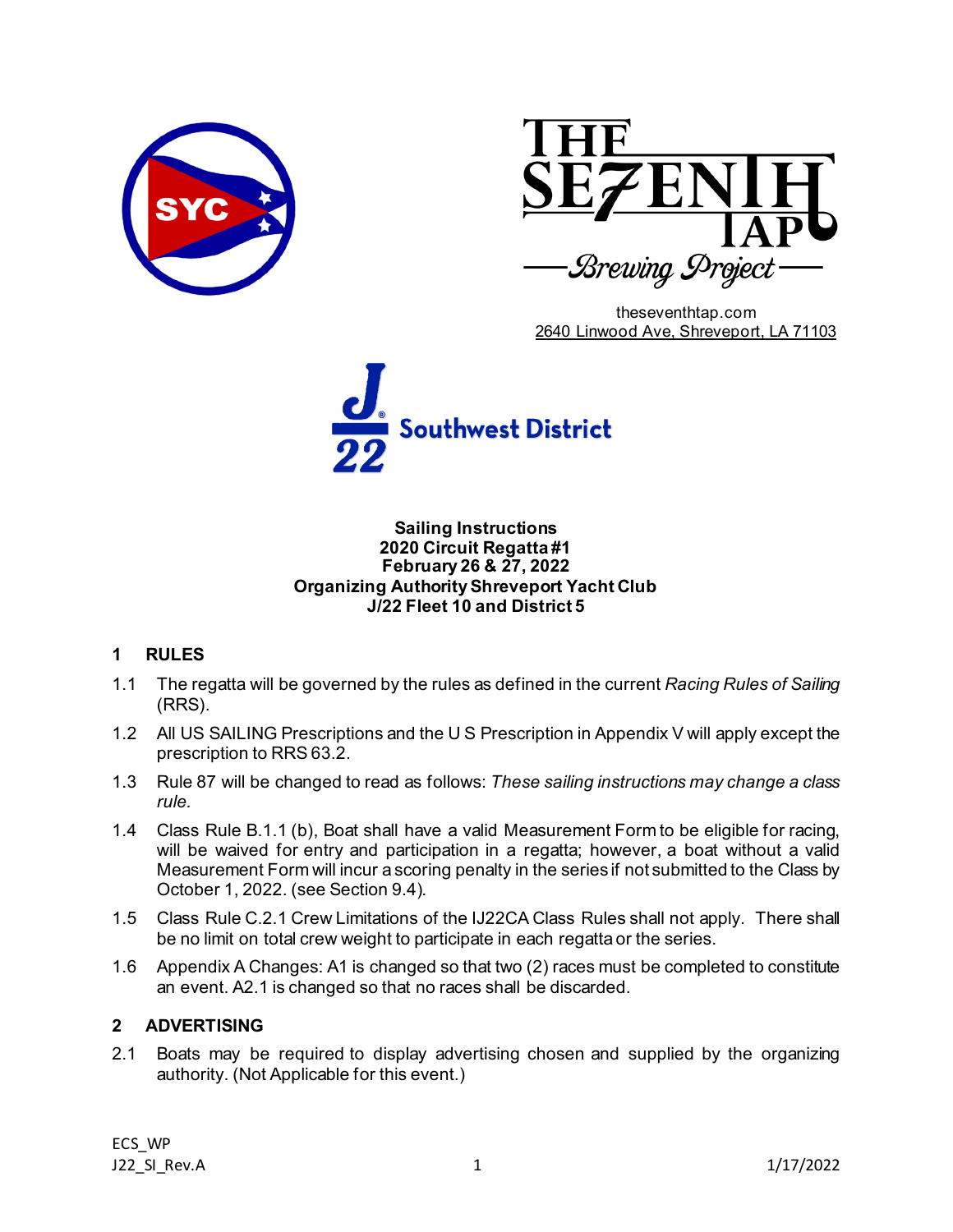## **3 NOTICES TO COMPETITOR**

3.1 Notices to competitors and changes to the sailing instructions will be posted on the Official Regatta Notice Board on the downstairs bar windows on the north side of the clubhouse.

### **4 CHANGES TO SAILING INSTRUCTIONS**

4.1 Any change to the sailing instructions will be posted before 0900 on the day it will take effect, except that any change to the schedule of races will be posted by 2000 on the day before it will take effect.

## **5 SIGNALS MADE ASHORE**

- 5.1 Signals made ashore will be displayed on the end of the pier on the north side of the clubhouse.
- 5.2 When flag AP is displayed ashore, '1 minute' is replaced with 'not less than 45 minutes' in the RRS 'Race Signals'. This changes in RRS Race Signal AP.

## **6 SCHEDULE**

- 6.1 The scheduled time of the first warning signal for the first race on Saturday is 1030 hours and on Sunday it is at 1000 hours.
- 6.2 No Warning signal will not be made after **1300** on Sunday.
- 6.3 Five (5) races are scheduled. RC may run fewer races at its discretion.
- 6.4 Flag "A" (ALPHA) displayed with no sound whilst boats are finishing means "no more racing today"

### **7 CLASS FLAGS**

- 7.1 The class flag will be a white flag with the J/22 insignia. Numeral pennant #1 may be substituted for the J/22 class flag.
- 7.2 Boats are not required to fly class flags.

### **8 RACING AREAS**

8.1 All races will be sailed in the vicinity of the ShreveportYacht Club on Cross Lake.

### **9 CHECKING IN**

9.1 Before the warning signal of her first race of each day, each boat shall sail on starboard tack past the stern of the race committee signal boat and hail her bow number until acknowledged by the race committee by repeating the boat's bow number. A boat failing to do so will receive a scoring penalty, without a hearing, equal to 20% of the number of boats starting in that race, calculated as specified in RRS 44.3(c). This modifies Rule 63.1 and A5.

### **10 THE COURSES**

10.1 Course Designations:

COURSE #4: Start – 1 – 1a – Gate (2P 2S) – 1 – 1a – Finish COURSE #5: Start – 1 – 1a – Gate (2P 2S) – 1 – 1a – Gate (2P 2S) – Finish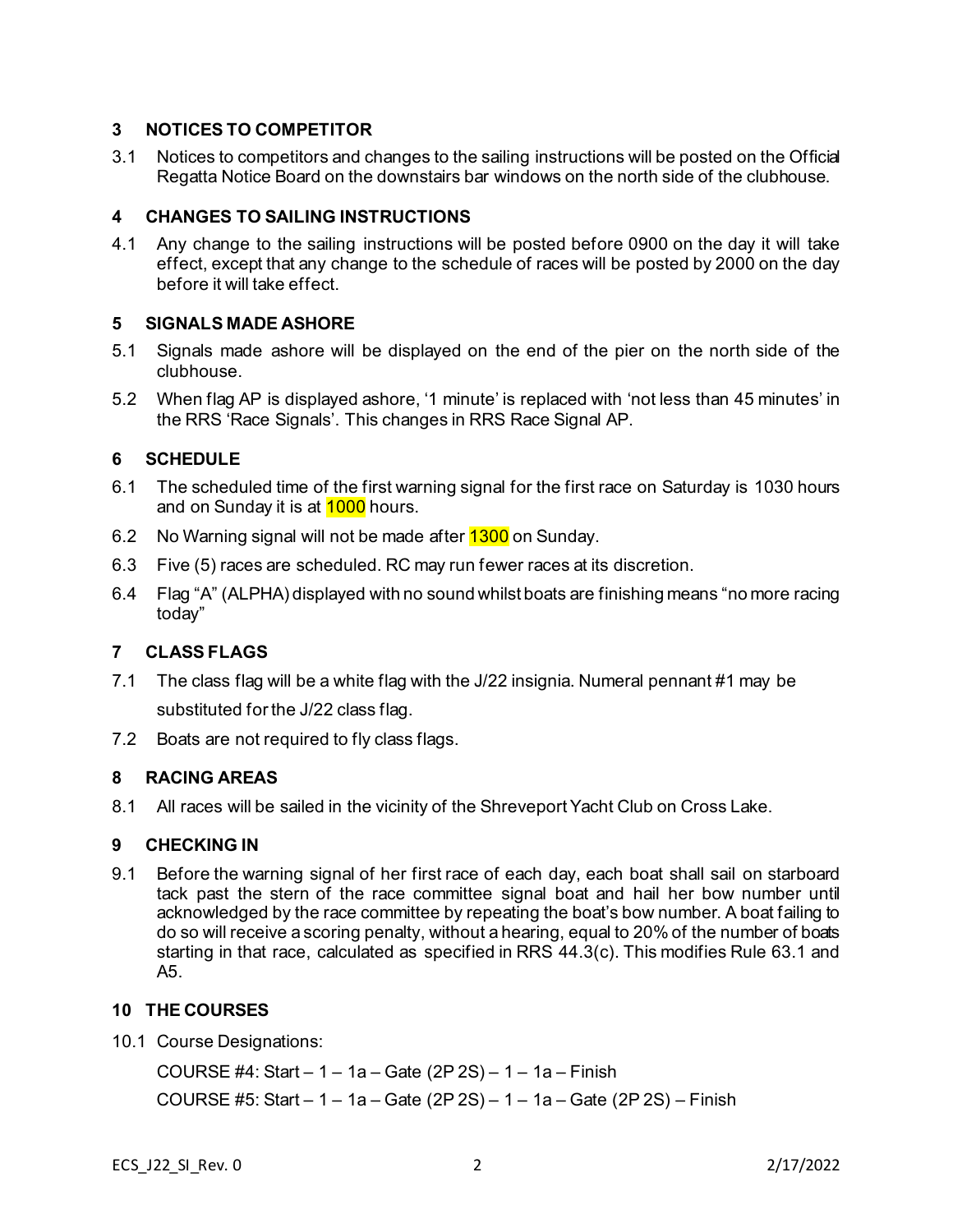- 10.2 The diagram in Addendum A shows the course, including the approximate angles between legs, the order in which marks are to be passed, and the side on which each mark is to be left.
- 10.3 Mark 1 and the accompanying offset mark (1a) shall be left to port.

## **11 MARKS**

- 11.1 The original Mark 1 will be a large orange inflatable sphere mark.
- 11.2 Offset mark (1a) will be a small orange inflatable sphere mark. The offset mark (1a) will lay to port of Mark 1.
- 11.3 A gate will be used and the original gate marks (2P, 2S) will be large orange inflatable sphere marks.
- 11.4 When changing the next leg of the course (SI 13), the new mark, unless the change is for the final leg of the course, will be a large white inflatable sphere mark and the offset mark (1a) will be a small white inflatable sphere mark.
- 11.5 Gate mark 2S may be set after the start signal.
- 11.6 If a gate mark is missing, boats shall round the existing mark to port.
- 11.7 A race committee starting or finishing boat may set a stand-off buoy. When present, this stand-off buoy, the line attaching it to the race committee boat, and the race committee boat are all part of the starting or finishing mark.

### **12 THE START**

- 12.1 Races will be started in accordance with RRS 26.
- 12.2 The start line will be between a staff displaying an orange flag on the RC signal boat and a large white inflatable sphere mark.
- 12.3 *Individual Recalls:* RC will attempt to hail (and may announce via radio) boats identified as OCS by announcing her bow or sail number on VHF channel 68. Failure or delay to make or hear such hails or announcements, timeliness of broadcast, or the order of numbers announced, will NOT be grounds for a request for redress. This changes RRS 62.1(a).
- 12.4 A boat starting later than 10 minutes after her start signal will be scored Did Not Start (DNS) without a hearing. This changes RRS A4 and A5.

# **13 CHANGE OF THE NEXT LEG OF THE COURSE**

- 13.1 If the change is for Mark 1, the new mark will be a large white inflatable sphere mark, unless the change is for the final leg of Course 5, in which case the finish line will be in the new position.
- 13.2 If the change is for a gate mark(s) (2P and/or 2S), the new marks will be large white inflatable sphere marks, unless the change is for the final leg of Course 4, in which case the finish line will be in the new position.
- 13.3 For minor course alterations less than 5 degrees, a change of course may not be signaled.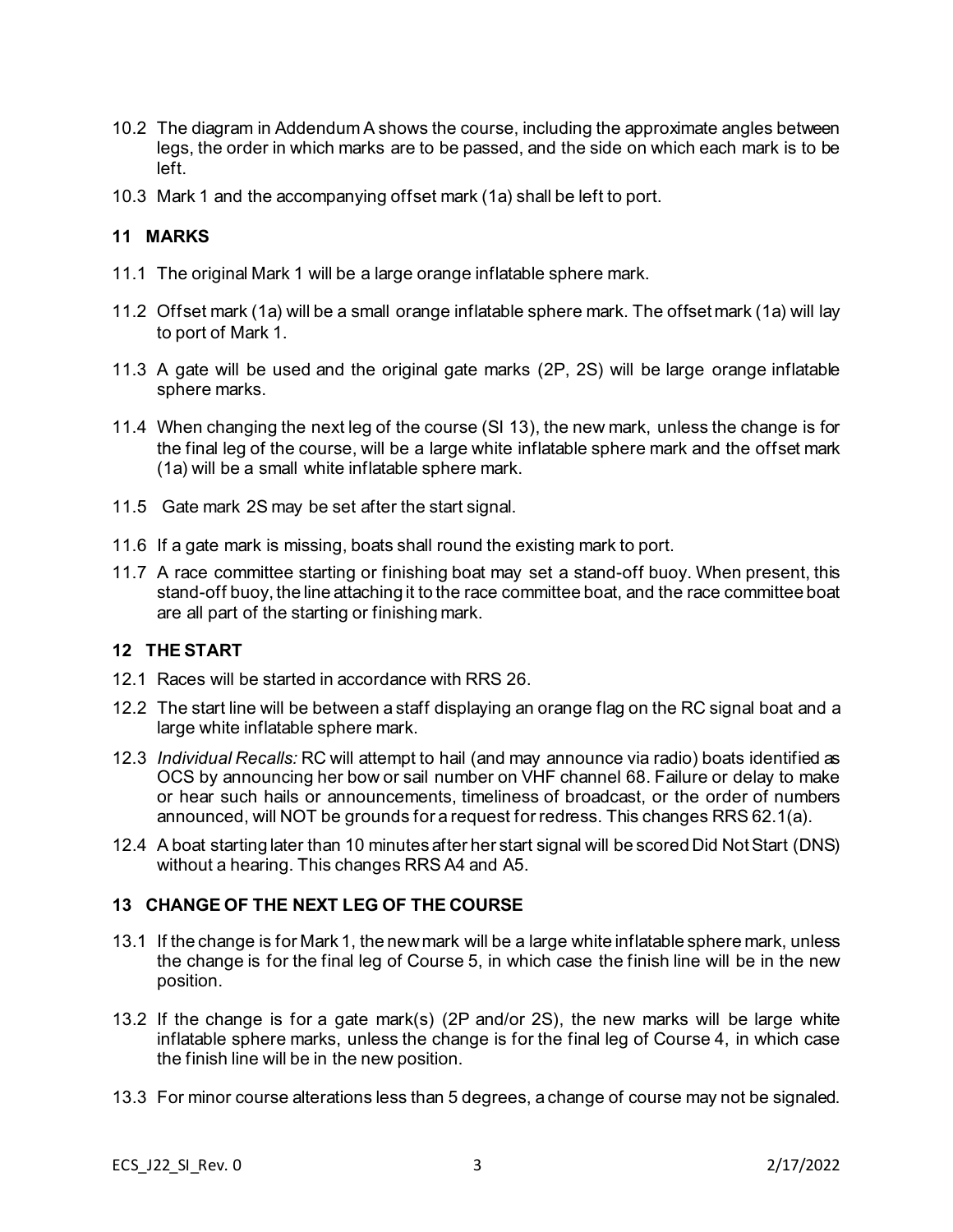## **14 THE FINISH**

- 14.1 *Course 4 Finish:* The finish line for Course 4 will be on the opposite side of the Race Committee signal boat from the start line. The finish line will be between a staff displaying a blue flag on a Race Committee boat and the course side of an inflatable orange mark. While sailing the last leg of Course 4 to the finish line, gate marks (2P and 2S) are not marks of the course and may be passed on either side.
- 14.2 *Course 5 Finish:* The finish line for Course 5 will be between a staff displaying an blue flag on a Race Committee boat and the course side of an inflatable mark to port of the Race Committee boat, or between a staff displaying a blue flag on a Race Committee boat.
- 14.3 RC will attempt to signal its intent to start another race that day by displaying Flag L (yellow and black checkered flag) at the finish of a race. The RC may also attempt to hail competitors of another race to follow via hailer or VHF radio after they complete a race. Once the RC signal boat is in position to start the next race, it will sound multiple short horn blast approximately one minute before the 5-minute warning signal.

### **15 PENALTY SYSTEM**

15.1 The penalty system described in 2021-2024 RRS and added as a US Sailing Prescription Appendix V1 and V2 shall apply.

#### **16 TIME LIMITS**

- 16.1 Race will be abandoned if no boat has rounded Mark 1 within 30 minutes after the start signal.
- 16.2 In accordance with RRS 35, time limit for a race will be 90 minutes.
- 16.3 Boats failing to finish within 30 minutes after the first boat sails the course and finishes will be scored Time Limit Expired ("TLE") without a hearing. A "TLE" score will be one (1) more point that the number of boats that have finished within the time limit. This changes RRS 35, A4, A5 and A11.
- 16.4 Failure to meet any time limit(s) in this SI #16 will NOT be grounds for request for redress. This changes RRS 62.1(a).

### **17 PROTESTS AND REQUESTS FOR REDRESS**

- 17.1 Protest forms are available in the Shreveport Yacht Club clubhouse. Protests and requests for redress or reopening shall be delivered there within the appropriate time limit.
- 17.2 The protest time limit is 60 minutes after the race committee signal boat docks. The race committee will post the protest time limit on the official notice board referred to in SI 3.1 above.
- 17.3 The Race Committee will endeavor to post a list of Race Committee scoring actions no later than the protest time limit.
- 17.4 Notices of protests by the race committee or protest committee will be posted to inform boats under RRS 61.1(b).
- 17.5 As soon as practicable after the protest time limit, the protest committee will post a notice to inform competitors of the schedule and location of hearings in which they are parties or named as witnesses. Hearings will be held in the SYC clubhouse.
- 17.6 U S Sailing Prescription to Rule 63.2 does not apply.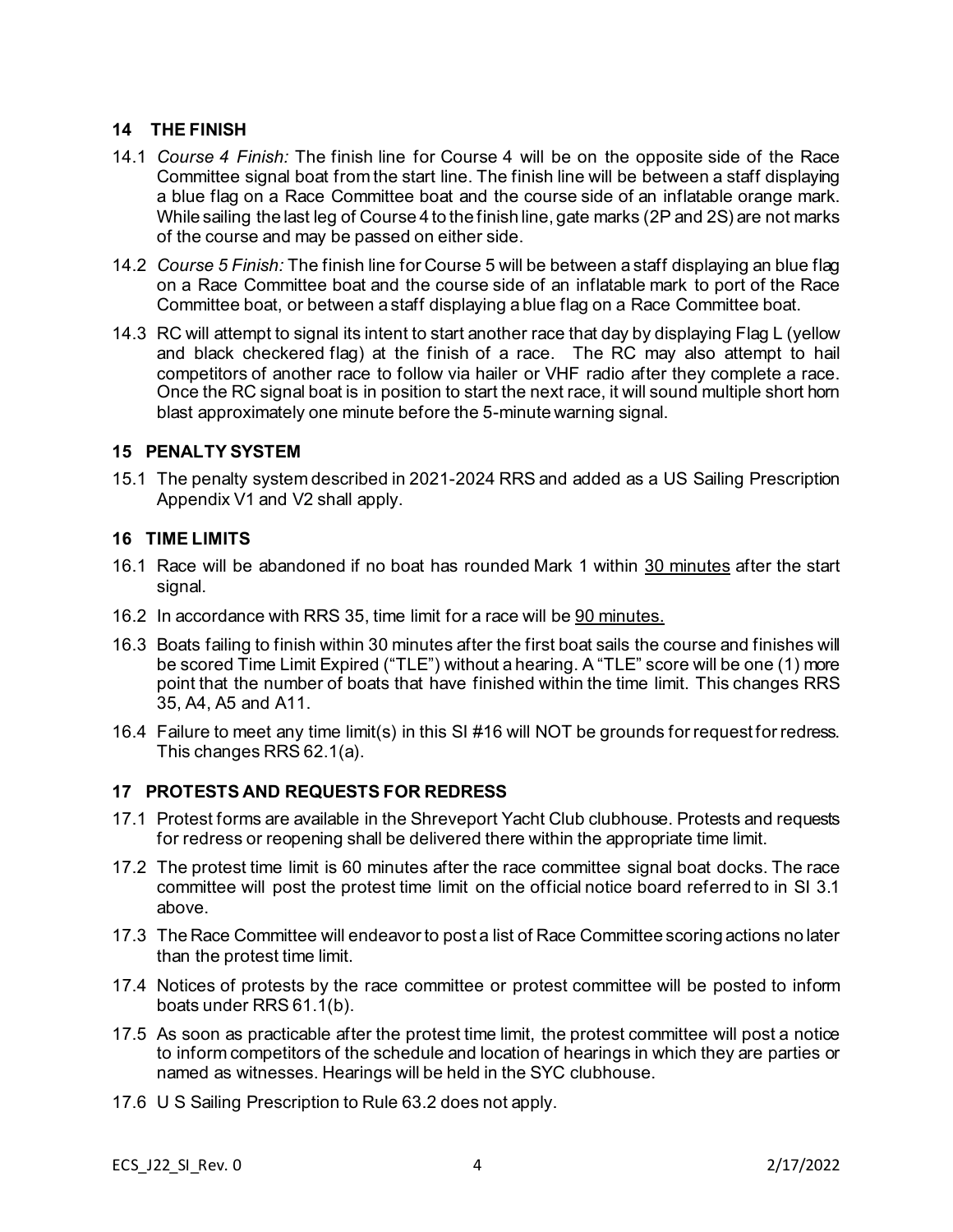## **18 SCORING**

- 18.1 RRS Appendix A4, Low Point System, will apply.
- 18.2 Two (2) races are required to be completed to constitute a Regatta.
- 18.3 There are no throw outs for this event.

### **19 SAFETY REGULATIONS**

- 19.1 All boats are required to carry an operating VHF marine-band radio.
- 19.2 A boat that leaves the racing area, retires from a race, or experiences an emergency shall notify the RC as soon as possible.

### **20 REPLACEMENT OF CREW AND EQUIPMENT**

- 20.1 Substitution of skipper or crew will not be allowed without prior written approval of the protest committee. In case of emergency, this approval may be granted retroactively.
- 20.2 Competitors must use the same boat, measured equipment, and only one suit of sails for the entire regatta unless the item is so severely damaged as to make it unusable. All requests to replace equipment must be submitted to the race committee or the protest committee in writing and all such equipment must pass measurement.

### **21 HAUL-OUT RESTRICTIONS**

21.1 All boats shall not be hauled out during the Regatta, except with and according to the terms of prior written permission of the RC. Rudders shall remain affixed during the time after launching.

### **22 RADIO COMMUNICATION**

- 22.1 Race Committee will communicate on VHF channel 68.
- 22.2 Except in an emergency, a boat shall neither make radio transmissions while racing nor receive radio communication not available to all boats. This restriction also applies to mobile telephones. Boats may use mobile phones to record races while racing; however, must not upload data while racing.

#### **23 DIVING EQUIPMENT AND PLASTIC POOLS**

23.1 Diving Equipment and Plastic Pools. Underwater breathing apparatus (including snorkels) and plastic pools or their equivalent shall not be used around boats from the time of launching and the end of the regatta.

#### **24 PRIZES**

24.1 Prizes will be awarded to the top 3 competitors.

### **25 DISCLAIMER OF LIABILITY**

25.1 COMPETITORS PARTICIPATE IN THE REGATTA AND ASSOCIATED ACTIVITIES SOLELY AT THEIR OWN RISK. *SEE RRS RULE 4, DECISION TO RACE*. TO THE FULLEST EXTENT PERMITTED BY LAW, ORGANIZING AUTHORITY AND ORGANIZERS, DEFINED BELOW, WILL NOT BE RESPONSIBLE OR ACCEPT